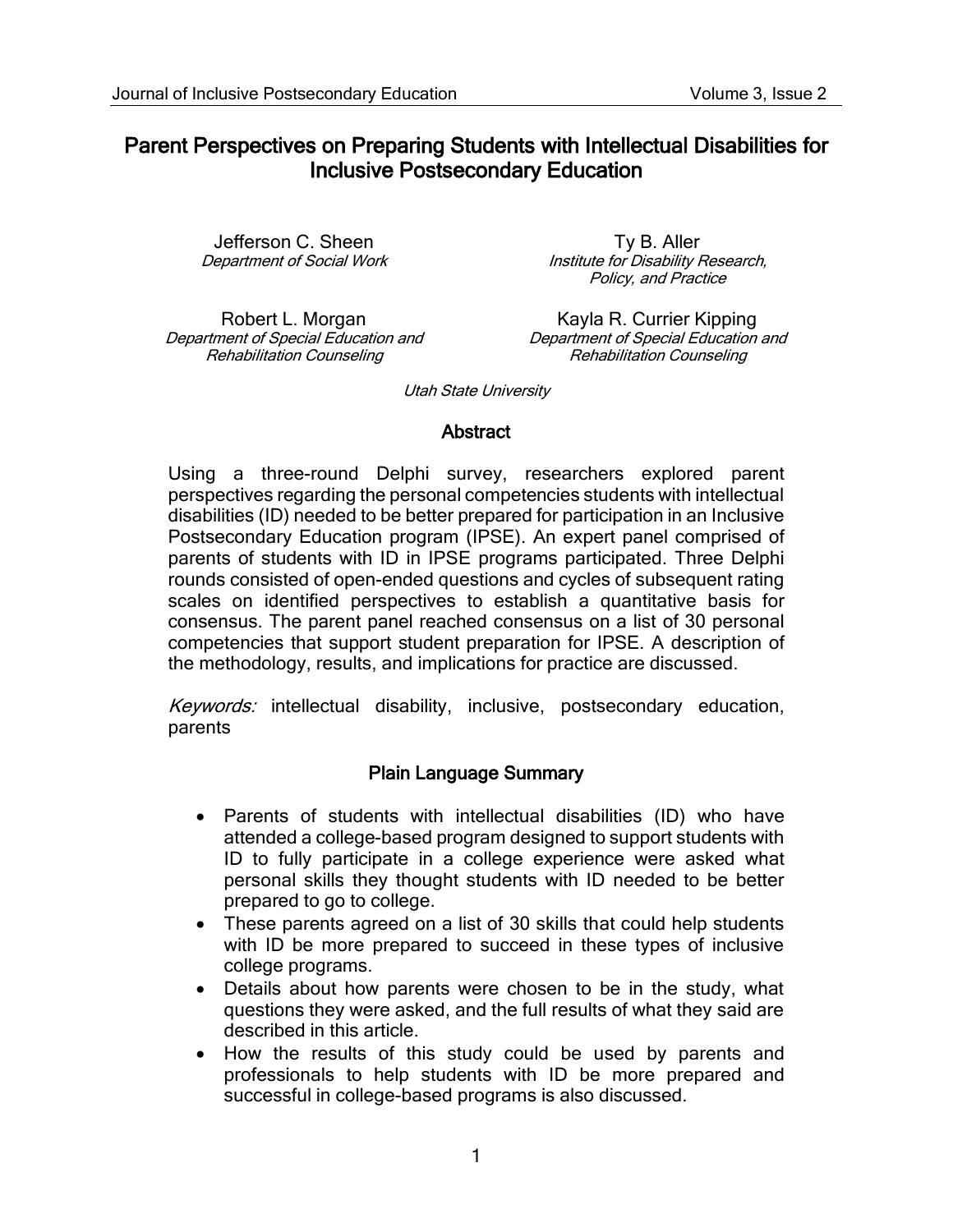In recent years, the number of postsecondary education (PSE) programs supporting the unique needs of young adults with intellectual disability (ID) has grown rapidly in the U.S. To date, there are approximately 300 PSE programs across the U.S. that afford students with ID the opportunity to engage in higher education (Think College, 2020). This growth is in part due to the provisions made by the Higher Education Opportunity Act (HEOA, 2008), which provided funding for Transition and Postsecondary Education Programs for Students with Intellectual Disability (TPSID) demonstration projects. According to the U.S. Department of Education (2020), there have been a total of 74 federally-funded TPSID demonstration projects, tasked with creating or expanding high-quality, inclusive postsecondary education (IPSE) opportunities specifically for students with ID. The overarching goal of this federally-funded effort to increase access to high-quality IPSE opportunities is to improve outcomes related to competitive integrated employment and independent living for students with ID, improvements that recent research is beginning to document (Grigal et al., 2019; Smith et al., 2018; U.S. Department of Education, 2020). Consequently, as the number of opportunities for these students to participate in IPSE programs continues to expand, it becomes increasingly important for all stakeholders to gain a better understanding of how to help prepare students for meaningful IPSE participation.

Parents and families play critical roles in preparing youth for their transition to adult life and are often the stakeholders most intimately aware of the youths' strengths and opportunities for growth. Family involvement was one of five categories identified in Kohler's Taxonomy for Transition Programming for delineating effective practices (1996). Based on a review of secondary transition correlational research, parent involvement in planning the Individualized Education Program (IEP) was found to be a potential variable associated with successful employment outcomes (Test et al., 2009). In a more recent literature review, Mazzotti et al. (2021) found that parent expectations were a researchbased predictor of postschool employment. For example, parents' expressing their expectations that their child gain paid work after high school was associated with future employment (Cmar, 2015; Simonsen & Neubert, 2013). Rowe et al. (2021) reviewed literature and found that parent engagement was an evidence-based practice predicting successful transition outcomes for youth with disabilities. Several researchers (e.g., Mazzotti et al., 2021; Rowe et al., 2021) recommended identifying factors within family engagement that influence successful transition outcomes. Asking parents of students who have participated in a TPSID program what personal skills, knowledge, and attributes they think students need to develop to be better prepared to participate in and benefit from an IPSE experience, could provide valuable insights to other families and professionals who are preparing young adults with ID for PSE.

#### Parental Involvement in Preparing Youth with ID for IPSE

Parents of students with ID have been a driving force in the movement to develop and expand IPSE opportunities for their children (Grigal & Hart, 2010; Grigal & Neubert, 2004; Hart et al., 2006; Neubert et al., 2001). Researchers have demonstrated a strong relationship between parental expectations and participation in PSE for students with ID (Doren et al., 2012; Griffin et al., 2010; Hirano et al., 2016; Martinez et al., 2012). The likelihood of students participating in PSE programs increases when parent expectations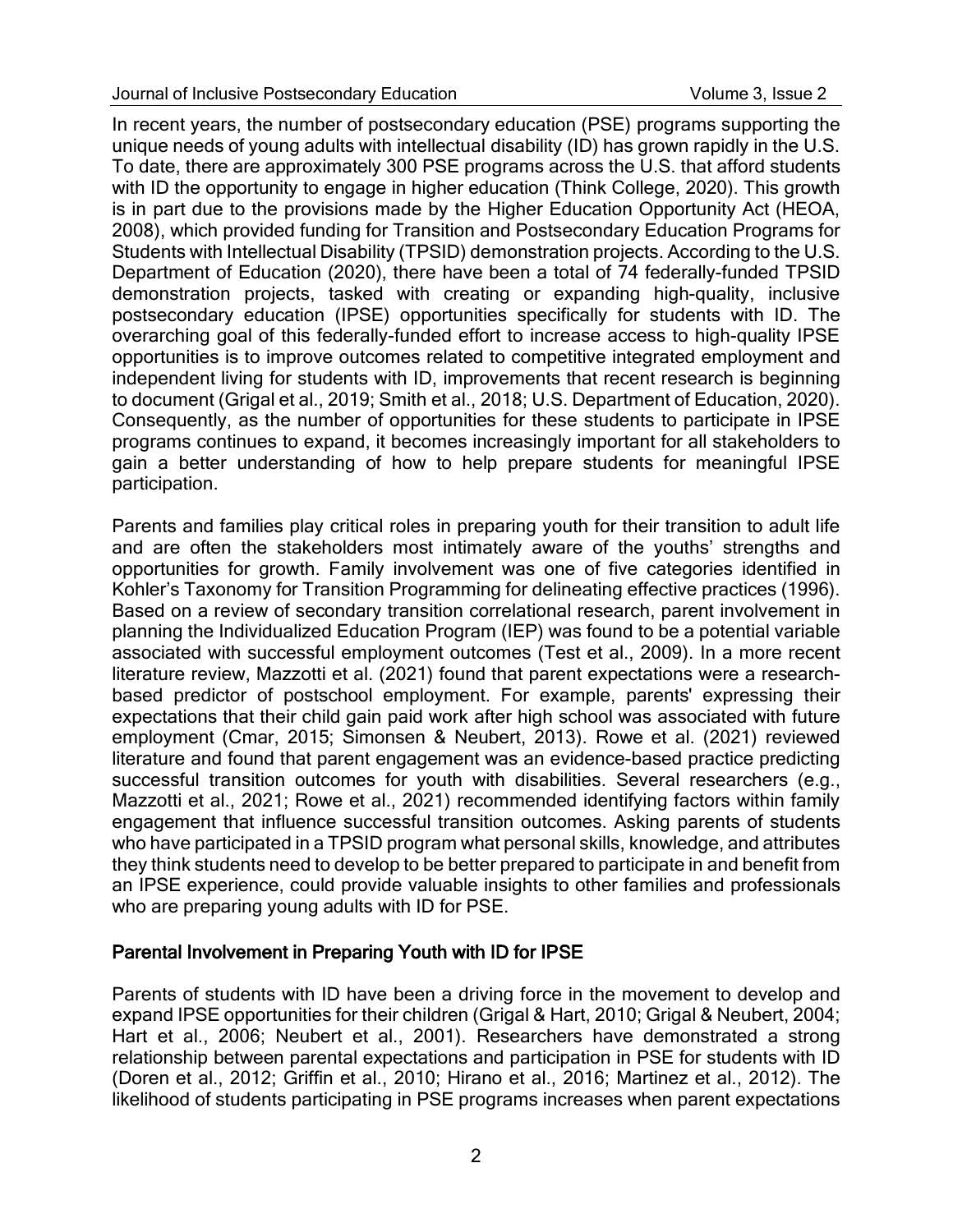for a college experience are part of the transition planning process. In a comprehensive review of best practices in transition to adult life for youth with ID, Papay and Bambara (2014) found that family involvement in transition planning was consistently identified as one of the seven most common best practices. They reported that "youth who had experienced family involvement [in transition planning] were 41 times more likely to have attended PSE between 2 and 4 years out of high school than youth whose families were not involved" (Papay & Bambara, 2014, p. 144).

Despite the recognition that parents play an essential role in planning and preparing their student with ID to participate in IPSE programs, few studies were found on the parent perspective regarding what is needed for successful participation. Hirano et al. (2018) explored school, adult service, and family barriers to transition planning in a qualitative metasynthesis. Although their focus was identifying barriers, families generally expressed the need for individualized supports for their youth, a focus on strengths and preferences, and respect for family circumstances. As Papay and Griffin (2013) point out, "intentionally soliciting the perspectives of students with ID and their families can help to ensure that new programs and opportunities develop in a way that meets their needs" (p. 114). Accordingly, the current study sought to identify what specific personal skills, knowledge, and attributes that parents of former TPSID students consider important to develop. Given the current state of postsecondary education research, we addressed the following research question: From a parent perspective, what personal skills, knowledge, and attributes do students with ID need to develop to be prepared to participate in an IPSE program?

#### Method

## Delphi Methodology

Using the Delphi method, researchers seek input from a group of experts to establish priorities that are based on group, versus individual opinion (Clayton, 1997; Yousuf, 2007). This qualitative research method can be particularly useful when precise information about a complex issue is not readily available or when there is little or no information on the topic of study (Fleming et al., 2015; Yousuf, 2007). Because these conditions applied to the topic of exploration in this study, a three-round Delphi method was used to survey an expert panel of parents whose student with ID had participated in at least one semester of a TPSID program. During the first round of a Delphi survey, participants are asked to respond to a few open-ended questions, producing qualitative data. Researchers then take this qualitative data and develop items for participants to rank on a Likert-type rating scale in the second and third rounds to establish a quantitative basis for meeting a predetermined level of consensus among the participants (Vázquez-Ramos et al., 2007). The use of a three-round Delphi method for this study was based on the assumption that parents comprising the expert panel would be willing and able to respond honestly and accurately to each round of the survey.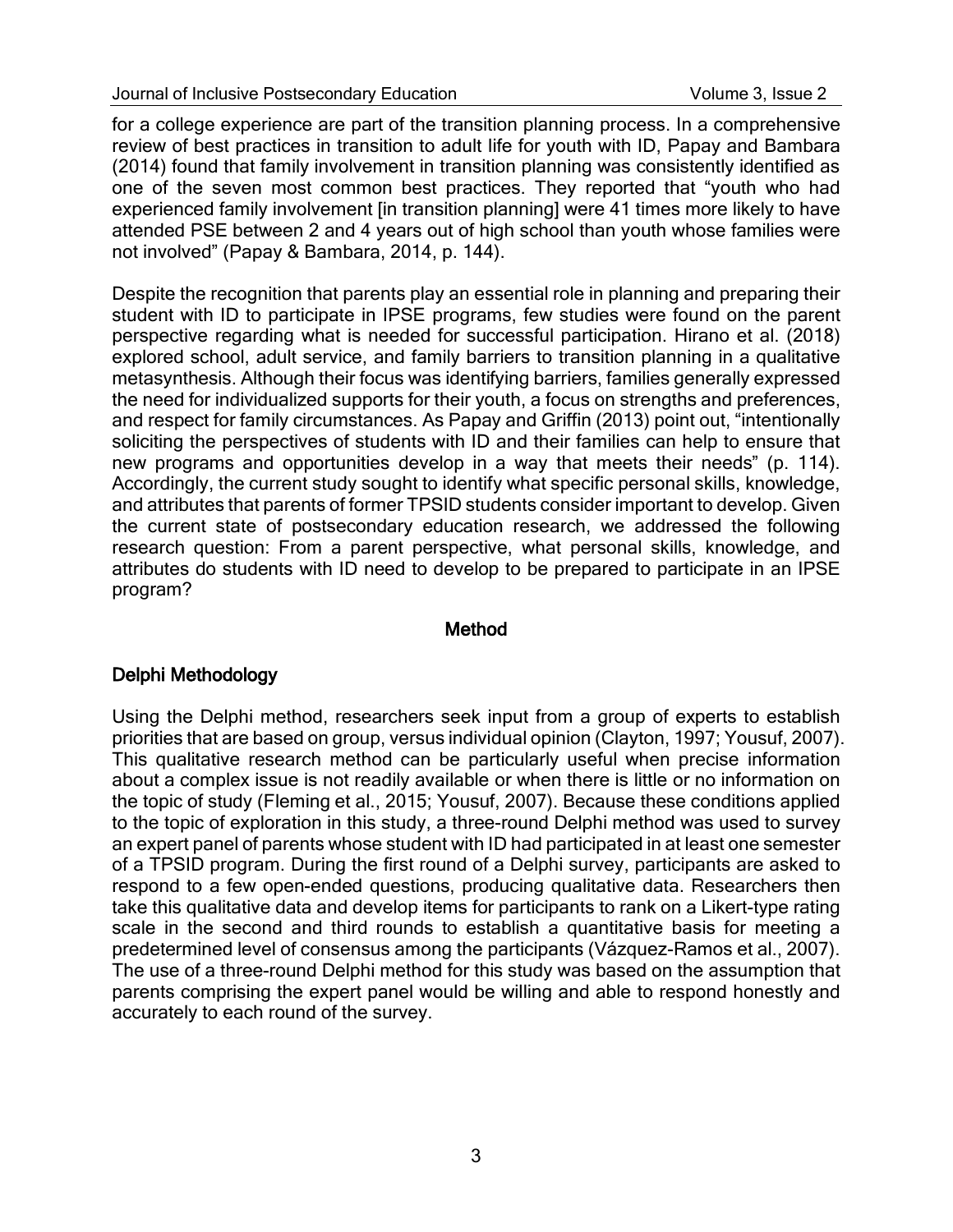#### **Participants**

The expert status of parents on the lived experience and needs of their children is clearly referenced in the aforementioned literature (Mazzotti et al. 2021; Rowe et al., 2021). Accordingly, parents with lived experience in supporting a child that attended a TPSID program were recruited. Participants were from the population of parents whose students with ID participated in at least one semester in one of the first two rounds of TPSID grantees. On behalf of the researchers, the National Coordinating Center for TPSIDSs disseminated an initial email description of the study to all 44 participating TPSID grantees at the time of recruitment. The exact number of parents reached by email is unkown. The individual TPSID programs were then asked to forward the study invitation to the parents of all current and former students who had participated in their program for at least one semester. This procedure produced a purposive sample of parent experts from TPSID programs. For this study, an individual was considered a parent if they were the biological, adoptive, or step-parent of a student with ID, or if they currently or previously served as the legal guardian/primary caretaker for a significant portion of the student's life, prior to enrolling in a TPSID program.

Of the 29 initial respondents, 23 were mothers (79%), 24 were white (83%), and 22 were Non-Hispanic (76%). Most participants were between the ages of 46¬–57 years (66%) with a group over the age of 58 years (17%) and a group under the age of 40 years (14%). The ages of the participants' students were 18¬–26 years old, with the largest single age category being 19 years old (28%). A doctoral degree (28%) was the most frequently selected education level of participants, followed closely by bachelor's degree (24%) and high school diploma (24%). Finally, participants were from four of the nine geographic subdivisions recognized by the U.S. Census Bureau (i.e., Regions 3, 5, 8, & 9).

#### **Procedures**

Twenty-nine parents responded to the initial email invitation, leading to an expert panel of 29 participants for the first round of the survey. Of the original 29 participants, 21 (72%) completed the second round and 17 (59%) completed the third round. Attrition between rounds of a Delphi is not uncommon (Clayton, 1997; Hsu & Sandford, 2007) and the attrition rate for this study was almost identical to the attrition rate reported in the most closely related study found in the literature (Milsom & Dietz, 2009). The final sample of 17 participants who completed all three rounds of the survey kept the sample size within the expected parameters recommended in the literature (Clayton, 1997; Skulmoski et al., 2007).

## Round 1

Participants were asked to complete a set of demographic questions and respond to the following open-ended prompt:

In this section of the survey we are going to ask you to list the personal skills, knowledge, attributes, or other factors that you think students with intellectual disabilities need to be ready to participate in an inclusive postsecondary education program, like the program your student has participated in.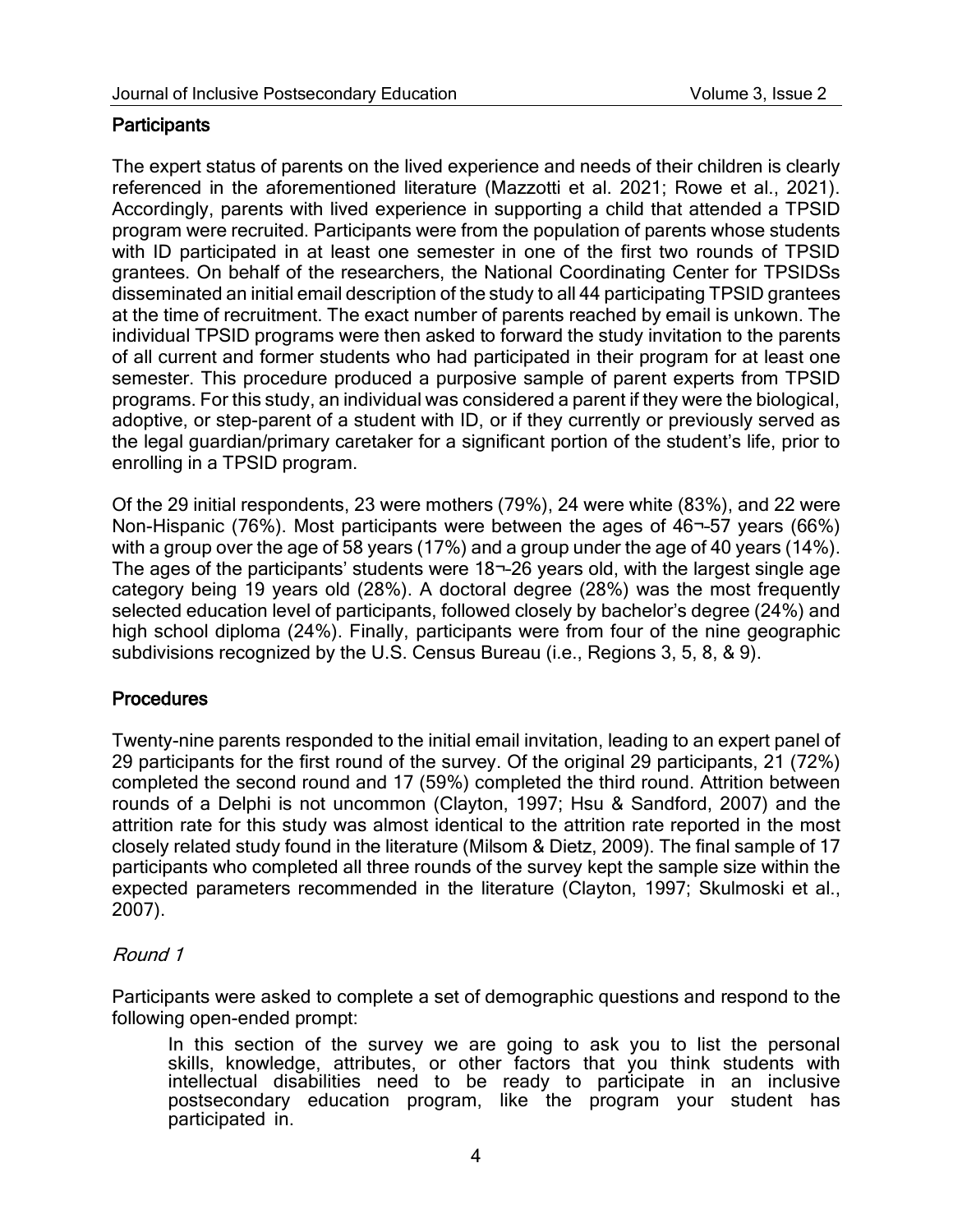Definitions for the terms along with common examples fitting each definition were provided by the researchers to assist participants in understanding how to respond to the prompt. Other factors were defined by the researchers as "any items you think do not fit in the categories of personal skills, knowledge or attributes". Following the process for systematic content analysis outlined in Milsom and Dietz (2009), the participantgenerated list of words and phrases in Round 1 were independently reviewed by two researchers and discussed to condense and eliminate duplication and redundancy or expand and clarify key concepts. The results of this process reduced the list of 221 independently generated words/phrases to 46 items related to students with ID being prepared to participate in a TPSID program. These items loosely fell into the general categories listed in the prompt for Round 1: (a) personal skills, (b) knowledge, (c) attributes, or (d) other factors, and served as the foundation for the items to be rated by the expert panel in Round 2. In addition to the 46 items generated by the expert panel in Round 1, 10 items from a study by Milsom and Dietz (2009), which focused on college readiness for students with learning disabilities, were deemed relevant by the researchers and added to the list of items to be rated. This action brought the total number of items to be rated in Round 2 to 56.

## Round 2

In Round 2, the 21 continuing participants were asked to rate the importance of each of the 56 items related to preparing students with ID for participation in IPSE on a scale of 1 (not at all important) to 7 (very important). At the end of Round 2, measures of central tendency and dispersion were calculated for each item, including the median and interquartile range (IQR) using IBM SPSS Statistics (Version 24) predictive analytics software.

#### Round 3

Following the data analysis for Round 2, the same list of 56 items was provided to the remaining 17 participants who completed all three rounds of the survey, along with measures of central tendency and frequency distribution for each item. Consistent with Delphi methodology, participants received an explanation of how to interpret these measures of central tendency, which reflected how the overall group viewed the importance of each item and were asked to compare their individual rankings of the items from Round 2 to see if they wanted to change their ranking based on this additional information. The opportunity to change individual ranking of items between Rounds 2 and 3, based on information from the groups' rankings, is at the heart of reaching consensus in a Delphi study. Participants were explicitly instructed that it was their choice to rate each item the same way they did in Round 2 or to change their rating based on the additional information provided.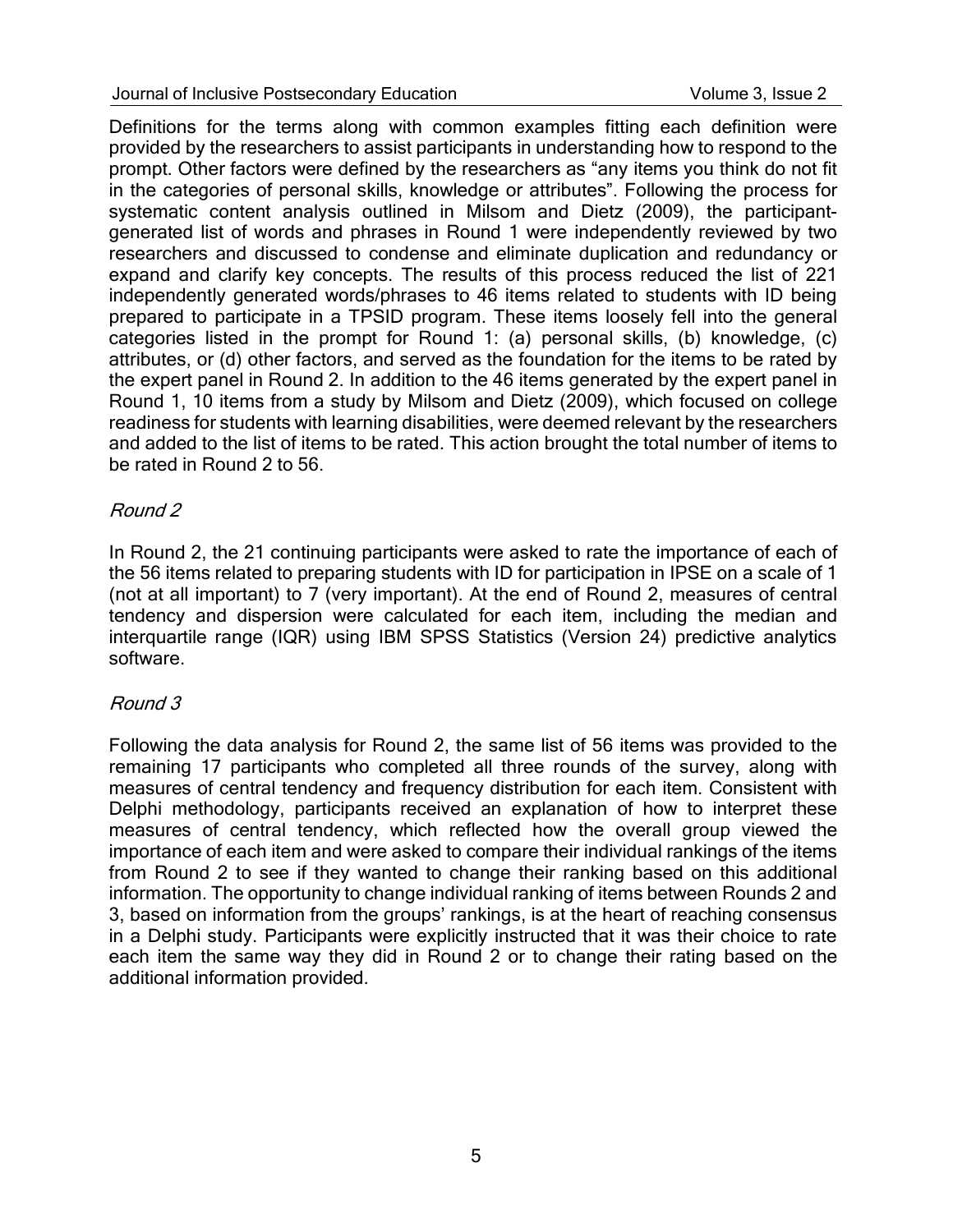## **Analysis**

Measures of central tendency and dispersion are the typical statistics reported for a Delphi study (Hsu & Sandford, 2007) and the median and IQR are the most common of these measures that are reported, particularly for final results based on scales that do not have equal intervals, such as the one used in this study (Hsu & Sandford, 2007; Jenkins & Smith, 1994). At the end of Round 3, a final median and IQR were calculated for each item to identify items that were considered to have reached consensus. For the purposes of this study, consensus was defined as an item having a median of 6.00 or higher and an IQR of 1.50 or lower. These cutoff scores were based on guidance from the literature (Hsu & Sandford, 2007; Jenkins & Smith, 1994; Milsom & Dietz, 2009) and ensured that only items that reached a high level of agreement among participants related to the overall importance of the item for IPSE preparation (i.e., median) with minimal variation in the range of responses (i.e., interquartile range) were retained.

#### **Results**

## Round 1

Participants generated 221 words and/or phrases in response to the prompt to list the personal skills, knowledge, and attributes, or other factors that they thought students with ID need to be ready to participate in an inclusive postsecondary educational program. After a systematic review by two researchers (described above), this list of words and/or phrases was condensed to 46 items for Round 2. Ten additional items from a previous study by Milsom and Dietz (2009) related to college readiness for students with learning disabilities, deemed to be relevant to the current study by the researchers, were added to the parent-generated list of 46 items for a total of 56 items included in Round Two.

# Rounds 2 and 3

In Round 3, 33 of the 56 items (59%) met the consensus cutoff. Between Round 2 and 3, there were 12 items that moved into the consensus range (i.e., items # 9, 12, 14, 15, 18, 19, 24, 25, 26, 27, 28, 29, & 30 [see Table 1]) and seven items were dropped from the consensus range (i.e., knows how to compete a task or do a job well; demonstrates desire to participate in all areas of the IPSE program and integrate into campus life; takes initiative and is self-motivated to get assignments and daily living tasks done; demonstrates knowledge of available supports and how to advocate for their individual accommodations; can make a plan to achieve their individual goals with or without support; demonstrates knowledge of their strengths and weaknesses; has a basic understanding of interpersonal communication skills). This action led to the net gain of five items that shifted the number of total items reaching consensus from 28 in Round 2 to 33 in Round 3. Researchers then conducted an additional review of the 33 items reaching consensus to eliminate any remaining redundancy or duplication in items. During this process, researchers agreed that an additional three pairs of items could be further combined,  $(i.e.,$ "ability to ask for help in both academic and social situations" was combined with "able to ask for clarification, or ask for more information when needed" into item #2 [see Table 1]; "ability to psychologically and/or emotionally adjust to unexpected changes in routine" and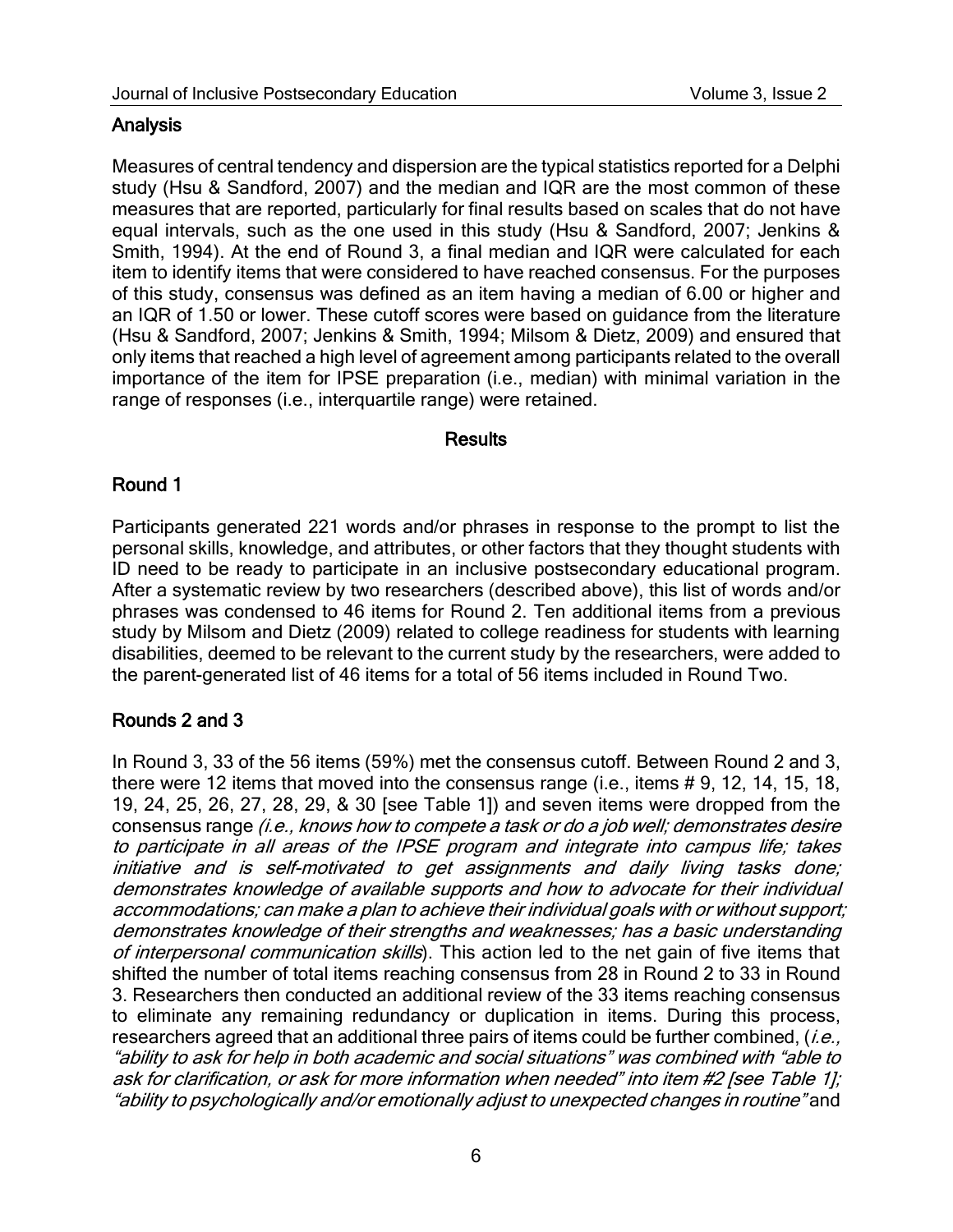"Can self-regulate behavior and emotion when they don't get their way" were combined into item #15; "Can track time and follow a schedule using a watch or phone" was combined with "Can plan ahead for schedule changes" for item #9) reducing the final list of IPSE preparation items reaching consensus to 30 (see Table 1).

The final 30 IPSE items (see Table 1) representing the personal competencies (e.g., personal skills, knowledge, attributes and other factors) identified by the panel were further categorized by researchers into one of four primary categories: (a) Academic/Study Skills, (b) Independent Living (IL) Skills, (c) Social Skills/Working with others, and (d) Personal Characteristics. The most highly rated items (#1–9) on the list all had a median of 7, the highest possible rating for level of importance for IPSE preparation. A majority (7) of these top nine items seemingly had less to do with Academic/Study skills or Personal Characteristics and instead were focused more on what we categorized as either IL skills (i.e., able to manage medications independently, demonstrates basic hygiene skills, accepts responsibility for their actions, and demonstrates knowledge of personal safety awareness), or Social/Working with others skills (i.e., able to follow instructions/directions, able to ask for help/clarification across variety of settings, is kind to self and others). The one item in the top nine that we categorized as primarily an Academic/Study Skill was "time management." While these items may not be new, and each could conceivably be grouped in one of the other four categories we chose, all of them reflect areas, that if focused on more intentionally at an earlier age, could help all stakeholders more adequately prepare students with ID to successfully participate in IPSE. The same could be said for the other 21 items on the list.

#### **Discussion**

This study explored parents' perspectives regarding the personal competencies important for students with ID to develop in preparation to successfully participate in IPSE programs. The purpose of this study was to bring the parent perspective more explicitly into the ongoing conversation about how well we as stakeholders are preparing students with ID for IPSE programs. The phrasing around having parents list personal skills, knowledge, and attributes in Round 1 of the survey was intended to encourage the broadest response possible, in a way that encouraged participants to move beyond only providing general statements about students needing communication skills, self-advocacy skills, and so forth. For example, with many of the 30 final items (see Table 1), there was both a "knowing how to" element and a "willingness to do" component of the item, which means they could be categorized as either a personal skill or knowledge, or both.

Many of the items on this list involved concrete and/or discrete skills (i.e., time management, personal hygiene, behavioral and emotional regulation, etc.) that were familiar to most stakeholders who work to support the education and life skills development of students with ID. Several of the items on this list were explicitly and regularly addressed in special education programing at the K–12 level and in the home by parents from an early age (although how effectively they were addressed is an area open to additional research). However, some of the items on this list (e.g., being kind to self and others, has a sense of curiosity, or is patient with self and others) were not typically considered preparatory skills, but instead, traits of socialization, ambition, or self-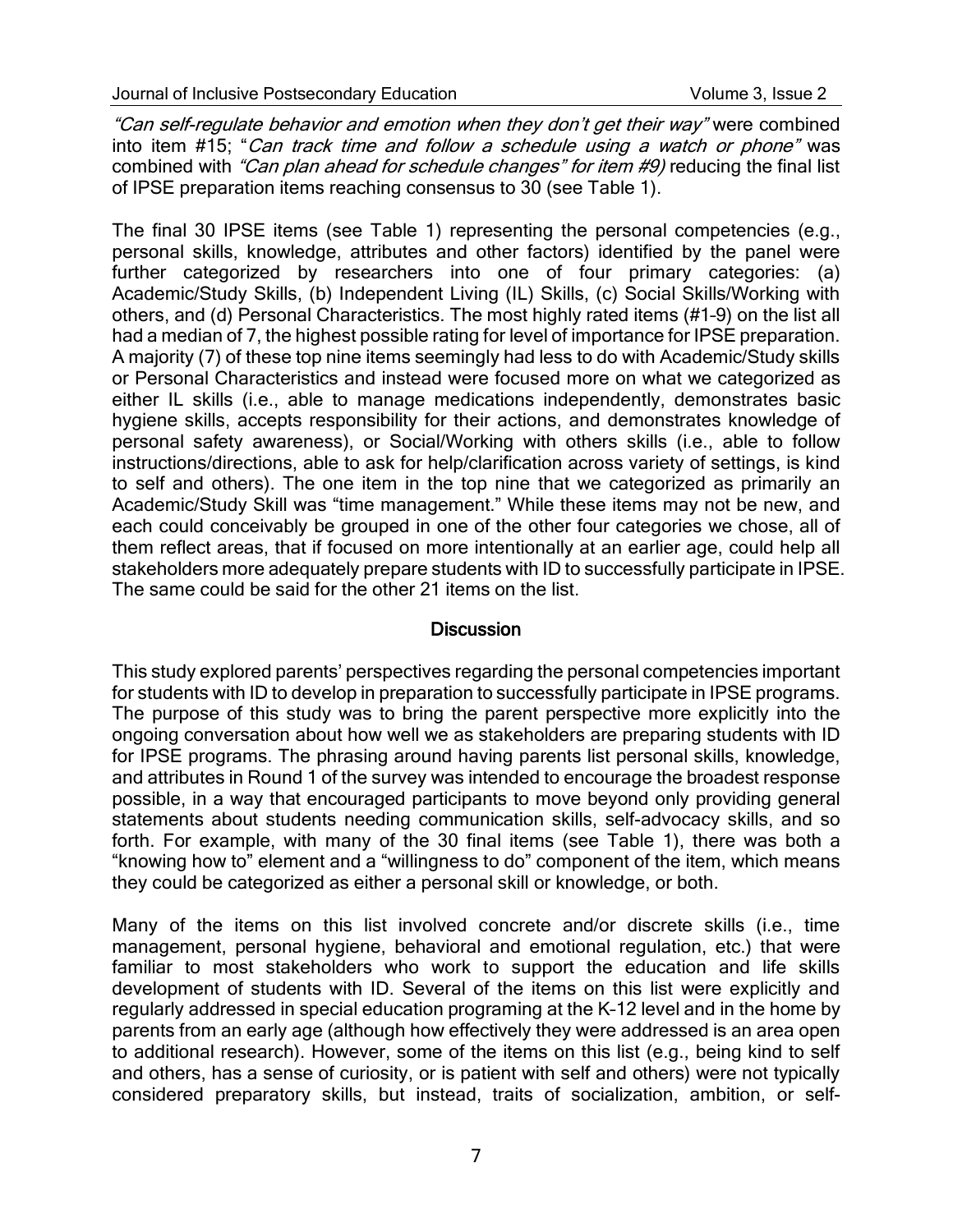regulation important in higher education (NCWD, 2016). These competencies go beyond the typical academic achievement standards that are indicative of college readiness for students without disabilities and recognize the need to assess the readiness of students with ID for PSE by examining the strengths, personal skills, knowledge and attributes these students have in other life areas. As stated by the National Collaborative on Workforce and Disability (NCWD, 2016), "[there are] a wide range of personal competencies and non-academic factors [that] have an impact on a student's chance of persisting and completing a postsecondary credential or degree" (p. 1). Brandt et al. (2013) and NCWD (2016) list factors such as self-awareness, independence, decision-making skills, resiliency, self-advocacy skills, interpersonal relationship skills, self-management skills, ability to seek out and use assistance, and the ability to find, request, and use supports and accommodations. The top IPSE preparation items in Table 1 (#1–9) represent a mix of personal competencies that clearly fit within at least one, if not several, of the competency areas listed by Brandt et al. (2013) and NCWD (2016). The same can be said for the remaining 21 items reaching consensus (see Table 1). This finding demonstrates that the items identified by parents as being most important in preparing students with ID for IPSE programs are similar if not identical to the personal competencies and non-academic college readiness factors identified in the literature (Brandt et al., 2013; NCWD, 2016). Ultimately, the items reaching consensus in this study help to inform the broader conversation about if, and how, we are addressing IPSE preparation for students with ID, compared to the college readiness efforts focused on other groups of students with and without disabilities. Additionally, consensus items show that parental perspectives tend to align with best practices, suggesting that including parents throughout the process of working with students with ID can be complementary to the overall experience and is important for future practice considerations.

## Recommendations for Future Research

Notably, the current study did not explicitly ask participants if their student lived at home or on-campus/away from home while they were enrolled in an IPSE program. Several of the final 30 items meeting consensus may be more applicable and relevant to students participating in IPSE programs with a residential component. For example, items related to personal hygiene, health and safety, time management, healthy eating and sleep may take on additional significance for students living on campus, where they would need to be prepared to take responsibility for these types of tasks without the regular and direct support of parents or 24/7 staff support. Future research should explore how the types of IPSE preparation competencies correlate with residential and nonresidential program contexts.

Additionally, future researchers may want to expand on findings by developing and assessing these 30 items on a rating scale, evaluating them in relation to key student outcomes including initial IPSE preparation, student engagement while in the program, persistence to completion/graduation, and later employment and independent living indicators. Building predictive validity around these items could greatly improve their utility and strengthen their weight in informing future programming practices. Researchers might also consider the use of additional methodologies (e.g., large scale stakeholder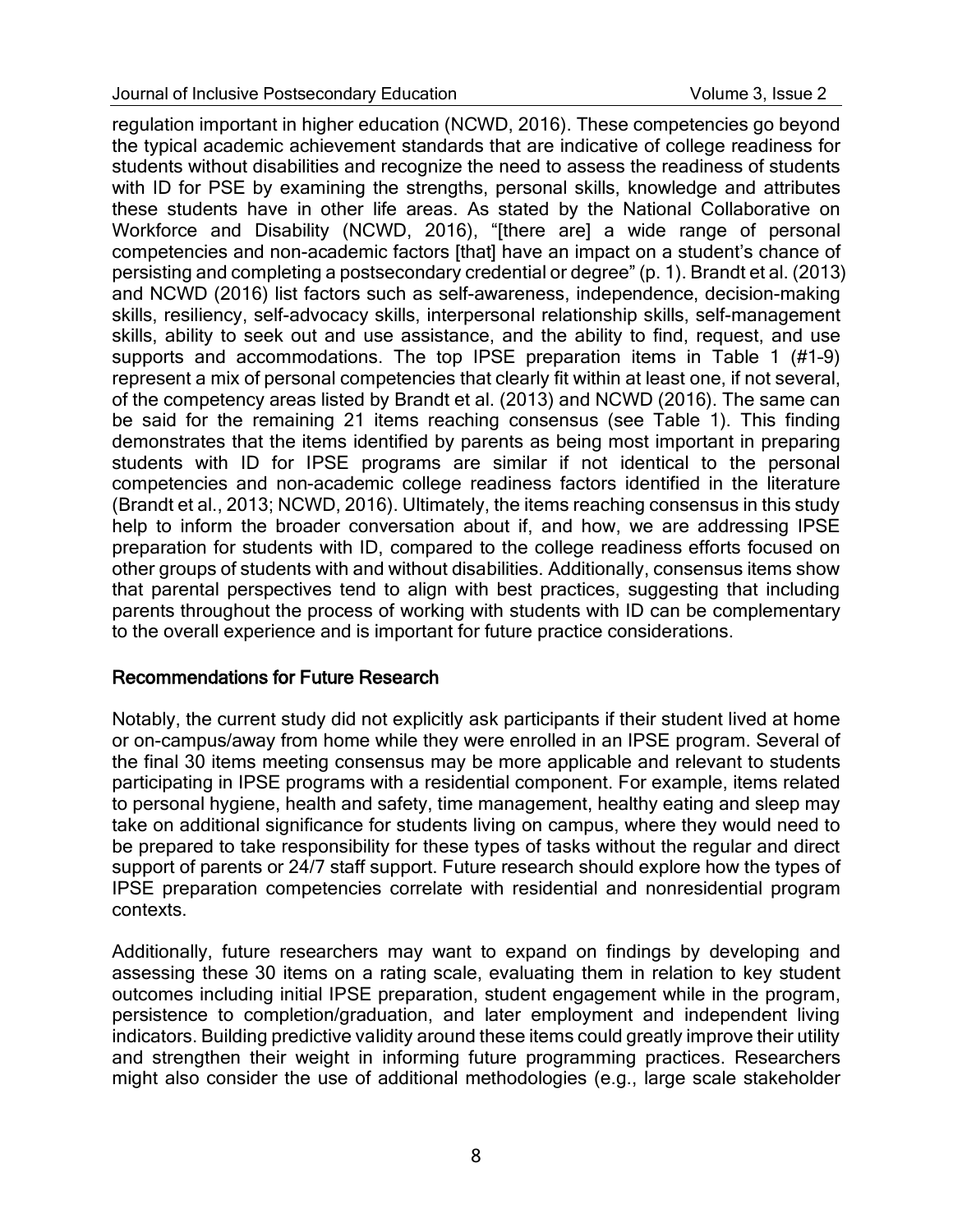surveys, in-depth key-informant interviews, focus groups, etc.) to more thoroughly explore the topic considered by the current study.

Finally, future research could use the list of items meeting consensus in Table 1 to explore how other stakeholders, especially students with ID, IPSE program staff, special educators at the high school level, and vocational rehabilitation counselors, might similarly or dissimilarly rate the importance of each item. Discovering similarities and differences among stakeholder groups regarding which IPSE preparation competencies each view as being a priority could lead to more effective collaborations and the development of psychometrically sound measures to evaluate IPSE preparation.

#### Implications for Practice

There are several opportunities for parental involvement in the transition process for students with disabilities, including ID. Kohler's Taxonomy for Transition Programming (1996) recognized that families are a major natural support of students with disabilities who should be empowered to become more involved in decision making throughout the transition planning and preparation process. As natural supports, parents can use the list of items developed in this study to assess what areas they consider strengths for their student and what areas they might focus more effort and attention on, at home as a family, to help their student develop additional independent living competencies that would allow them to be better prepared for an IPSE setting. Parents and students might also consider using the list of IPSE preparation items from this study to create an informal, comprehensive family IPSE preparation plan which complements the official IEP/ITP but draws on additional systems of natural support in the community, beyond the education system.

Additionally, parents working in partnership with special educators could use the items on this list to help inform and refine their student's Individualized Education Program (IEP) goals and Individualized Transition Plan (ITP) by advocating for the services and supports related to key competencies on the list that they think will better support their students' IPSE preparation. Similarly, the findings of this study can be used to support additional parent-professional partnership opportunities with IPSE staff and other key stakeholders, such as Vocational Rehabilitation Counselors, leading to more informed conversations and effective planning around how best to prepare and support individual students to succeed in specific IPSE programs/settings. This study explicitly acknowledges the expert status of parents in understanding the critical IPSE readiness competencies that all stakeholders need to consider when preparing students with ID to maximize the utlity and benefits of IPSE opportunities. Further, it underscores the essential role of intentionally seeking to understand and incorporate the parent perspective into the transition planning and intervention process, if we are truly committed to parent-professional partnerships that support the best possible outcomes for students with ID participating in IPSE.

Existing and future IPSE programs might use the results of this study to develop and/or enhance a screening tool (Hirano et al., 2018; Morgan & Riesen, 2016) to help assess the overall preparation level of students applying for admission. Having this additional information about individual students could provide staff with valuable insight into how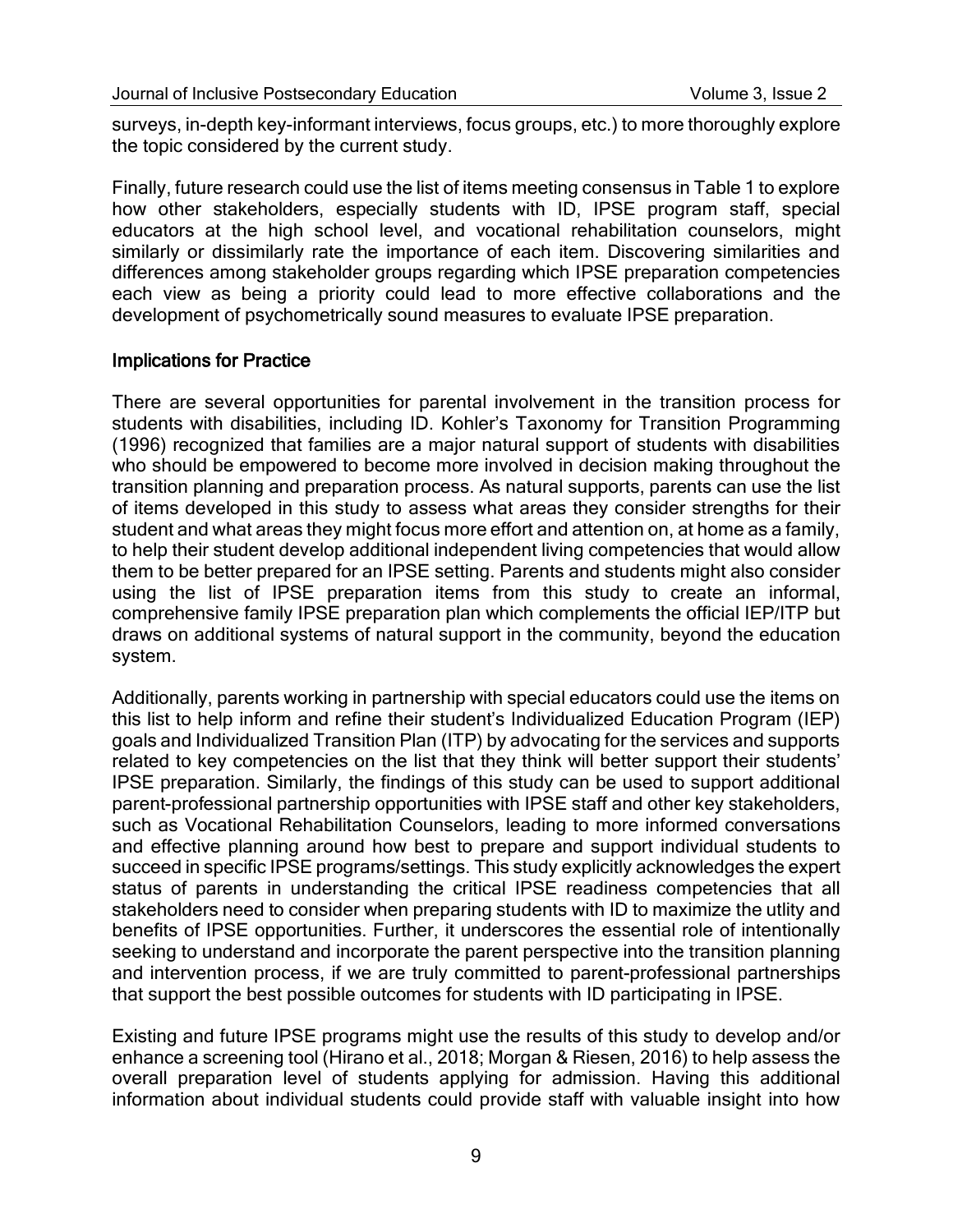prepared a student is to make the transition into the IPSE program. This can assist staff in making important decisions regarding the timing of program admission and/or the need for prospective students to develop additional IPSE preparation competencies before making this transition. Additionally, such an enhanced screening tool could help IPSE service providers develop a better a priori understanding of the individualized supports and resources that incoming students may need to aid their transition into the program, before they arrive on campus for the first day of classes. This could support a smoother and more effective transition for both students and IPSE program staff.

## **Limitations**

In the current study, a nonrandom purposive sample of parents of students with ID who had participated in a TPSID program were considered to meet the standards outlined in the literature regarding who might be deemed an expert on a topic (Clayton, 1997; Hsu & Sandford, 2007). However, had a different sample of parent experts participated in this study, the results reflected in Table 1 may have differed, as results of expert panels may vary depending on sampling method (Clayton, 1997). Thus, there are limitations regarding the generalizability of the results that are inherent with Delphi methodology. Second, it was assumed that personal competencies related to personal skills, knowledge, and attributes needed for students with ID to be prepared to participate in IPSE programs could be identified by the expert panel based on the initial prompt in Round 1. It is possible that had the initial prompt been stated differently, the expert panel might have provided different responses. Finally, the results of the study may have been influenced by the relative homogeneity of the sample, high levels of education, and limited diversity of the expert panel. A panel with greater diversity may have altered the results. These issues should be considered in future research.

#### **Conclusion**

As research documenting the positive impact that participation in PSE can have on the employment, independent living, and quality of life outcomes for individuals with ID continues to grow, the number of families who are eager for their student to pursue these opportunities is likely to increase exponentially. Therefore, family and system-level stakeholders have an increased responsibility to ensure that students with ID who want to pursue PSE as part of their transition plan to adulthood are intentionally and adequately prepared to participate and be successful in these programs. The parent perspective on preparing students with ID for PSE explored in this study can provide a critical perspective to inform the broader conversation and collective effort around improving PSE preparation for students with ID and provide a useful tool with which to facilitate these conversations.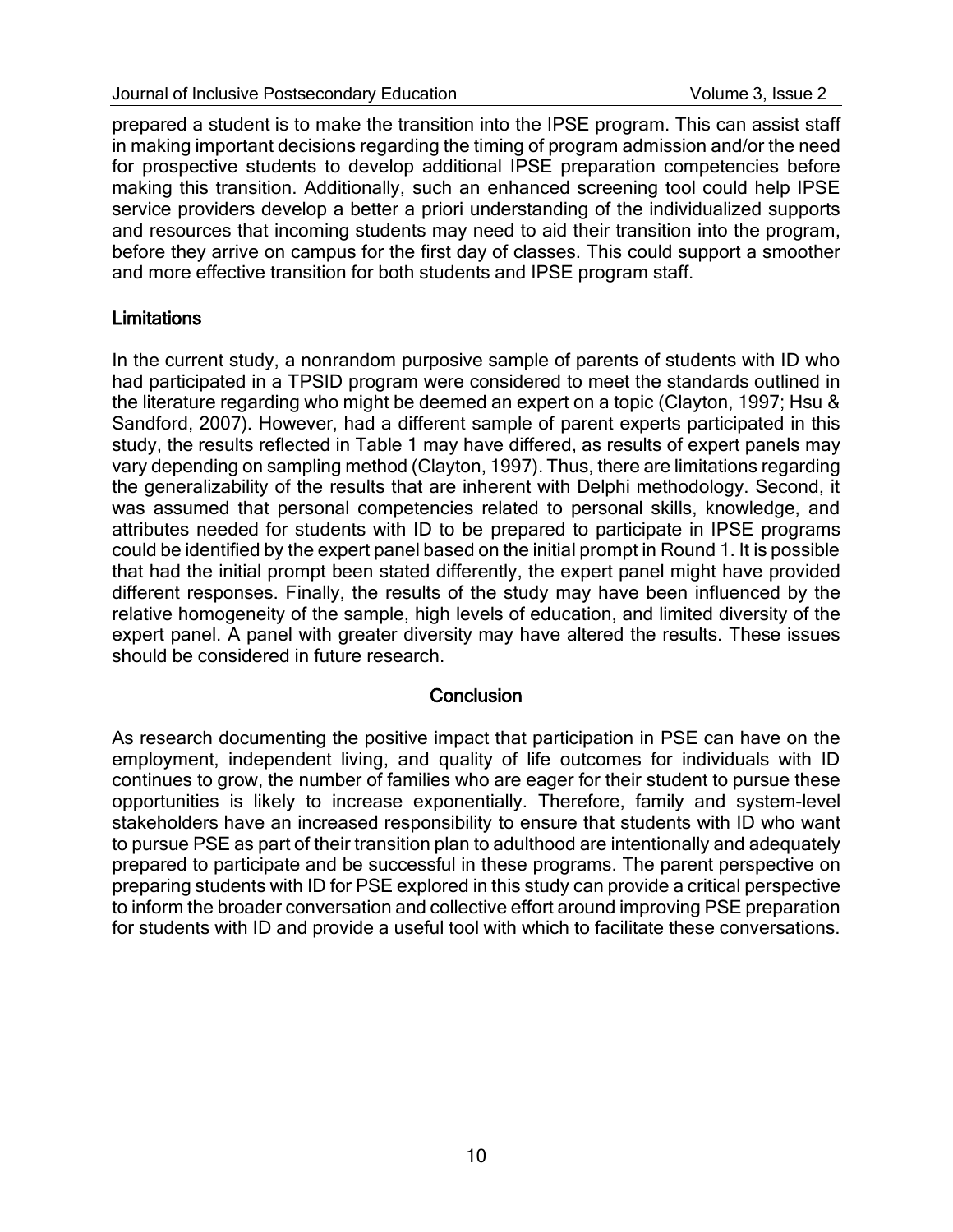#### References

- Brandt, B., Valent, A., & Danielson, L. (2013). Improving college and career readiness for students with disabilities. College and Career Readiness and Success Center, American Institutes for Research.
- Butler, L. N., Sheppard-Jones, K., Whaley, B., Harrison, B., & Osness, M. (2016). Does participation in higher education make a difference in the life outcomes for students with intellectual disability? Journal of Vocational Rehabilitation, 44, 295-298.
- Clayton, M. J. (1997). Delphi: A technique to harness expert opinion for critical decisionmaking tasks in education. *Educational Psychology*, 17(4), 373-386.
- Cmar, J. L. (2015). Orientation and mobility skills and outcome expectations as predictors of employment for young adults with visual impairments. Journal of Visual Impairment & Blindness, 109(2), 95–106. <https://doi.org/10.1177/0145482X1510900205>
- Doren, B., Gau, J. M., & Lindstrom, L. E. (2012). The relationship between parent expectations and postschool outcomes of adolescents with disabilities. Exceptional Children, 79(1), 7–23.
- Fleming, A. R., Boeltzig-Brown, H., & Foley, S. M. (2015). Using the Delphi method for selecting effective rehabilitation practices for case study research: Methods, challenges, and solutions and implications for future research. Rehabilitation Research, Policy, and Education, 29(4), 391–405.
- Griffin, M. M., McMillan, E. D., & Hodapp, R. M. (2010). Family perspectives on postsecondary education for students with intellectual disabilities. Education and Training in Autism and Developmental Disabilities, 45(3), 339–346.
- Grigal, M., & Hart, D. (2010). Think College! Postsecondary education options for students with intellectual disabilities. Brookes.
- Grigal, M., Hart, D., & Weir, C. (2013). Postsecondary education for people with intellectual disability: Current issues and critical challenges. *Inclusion*, 1, 50-63.
- Grigal, M., & Neubert, D. A. (2004). Parents' in-school values and post-school expectations for transition-aged youth with disabilities. Career Development for Exceptional Individuals, 27(1), 65-85.
- Grigal, M., Papay, C., Smith, F., Hart, D., & Verbeck, R. (2019). Experiences that predict employment for students with intellectual and developmental disabilities in federally funded higher education programs. Career Development and Transition for Exceptional Individuals, 42(1), 17–28.
- Hart, D., Grigal, M., Sax, C., Martinez, D., & Will, M. (2006). Postsecondary education options for students with intellectual disabilities. *Institute for Community Inclusion* Research to Practice, 45.
- Higher Education Opportunity Act of 2008, P.L. 110–315, 20 U.S.C. §1001 et seq. (2008).
- Hirano, K. A., Garbacz, S. A., Shanley, L., & Rowe, D. A. (2016). Parent involvement in secondary special education and transition: An exploratory psychometric study. Journal of Child and Family Studies, 25(12), 3537-3553.
- Hirano, K. A., Rowe, D., Lindstrom, L., & Chan, P. (2018). Systemic barriers to family involvement in transition planning for youth with disabilities: A qualitative metasynthesis. Journal of Child and Family Studies, 27(11), 3440-3456.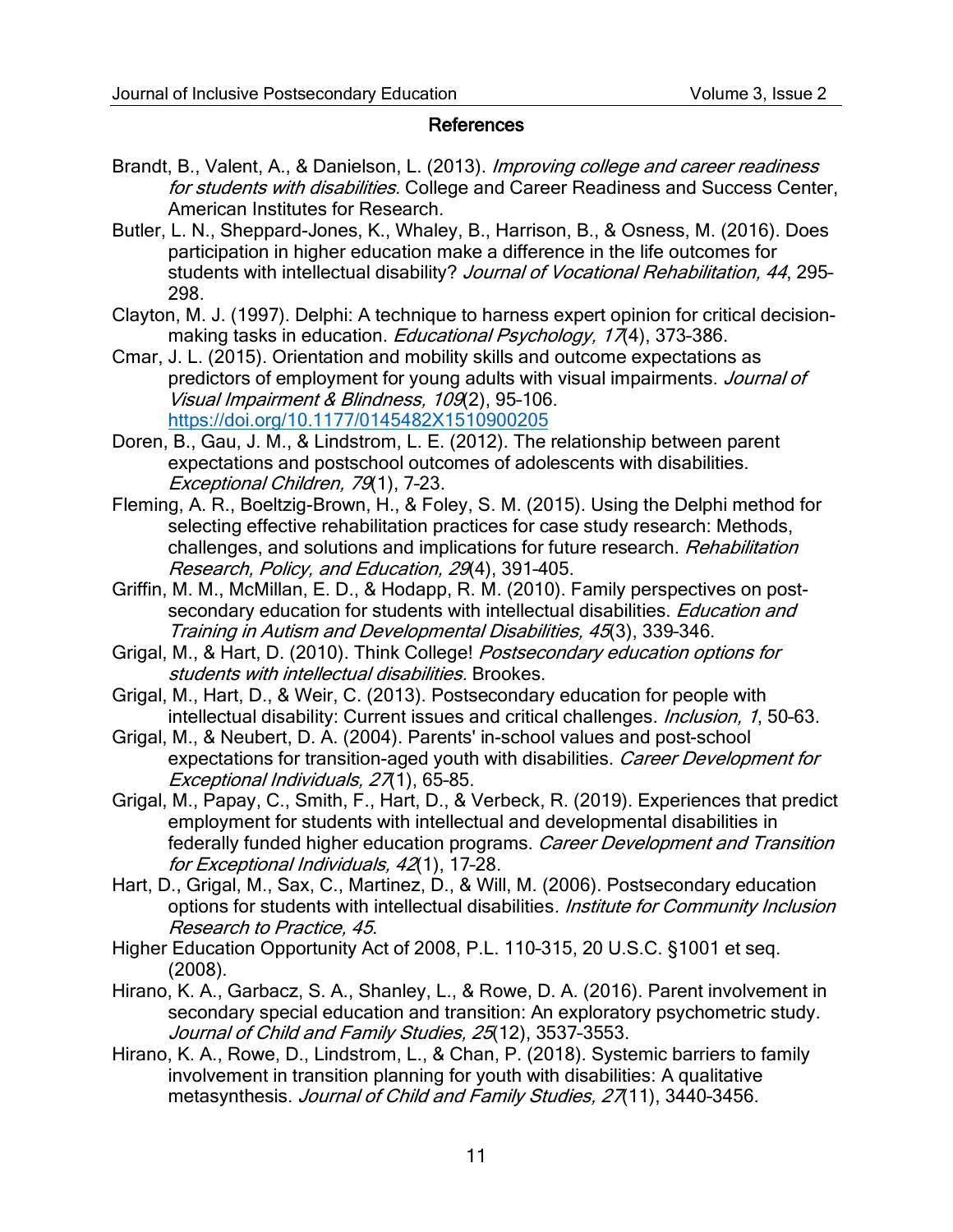- Hsu, C., & Sandford, B. A. (2007a). The Delphi technique: Making sense of consensus. Practical Assessment, Research, and Evaluation, 12(10), 1–8.
- Jenkins, D. A., & Smith, T. E. (1994). Applying Delphi methodology in family therapy research. Contemporary Family Therapy, 16(5), 411-430.
- Kohler, P. D. (1996). A taxonomy for transition programming: Linking research and practice. Transition Research Institute, University of Illinois.
- Martinez, D. C., Conroy, J. W., & Cerreto, M. C. (2012). Parent involvement in the transition process of children with intellectual disabilities: The influence of inclusion on parent desires and expectations for postsecondary education. Journal of Policy and Practice in Intellectual Disabilities, 9(4), 279–288.
- Mazzotti, V. L., Rowe, D. A., Kwiatek, S., Voggt, A., Chang, W. H., Fowler, C. H., Poppen, M., Sinclair, J., & Test, D. W. (2021). Secondary transition predictors of postschool success: An update to the research base. Career Development and Transition for Exceptional Individuals, 44(1), 47–64. <https://doi.org/10.1177/2165143420959793>
- Migliore, A., & Butterworth, J. (2008). Trends in outcomes of the vocational rehabilitation program for adults with developmental disabilities: 1995-2005. Rehabilitation Counseling Bulletin, 52, 35–44.
- Miller, K. D., DiSandro, R., Harrington, L., & Johnson, J. S. (2016). Inclusive higher education is reaping benefits for individuals with intellectual disabilities: One program's story. Think College Insight Brief, Issue No. 29.
- Milsom, A., & Dietz, L. (2009). Defining college readiness for students with learning disabilities: A Delphi study. Professional School Counseling, 12(4), 315-323.
- Moore, E. J., & Schelling, A. (2015). Postsecondary inclusion for individuals with an intellectual disability and its effects on employment. Journal of Intellectual Disabilities, 19, 130–148.
- Morgan, R. L., & Riesen, T. (2016). Promoting successful transition to adulthood for students with disabilities. Guilford Press.
- National Collaborative on Workforce and Disability for Youth. (2016). Personal competencies for college and career success: What colleges can do.
- Neubert, D. A., Moon, M. S., Grigal, M., & Redd, V. (2001). Post-secondary educational practices for individuals with mental retardation and other significant disabilities: A review of the literature. Journal of Vocational Rehabilitation, 16(3, 4), 155-168.
- Papay, C., & Bambara, L. M. (2014). Best practices in transition to adult life for youth with intellectual disabilities. Career Development and Transition for Exceptional Individuals, 37(3), 136–148.
- Papay, C., & Griffin, M. (2013). Developing inclusive college opportunities for students with intellectual and developmental disabilities. Research and Practice for Persons with Severe Disabilities, 38(2), 110–116.
- Ross, J., Marcell, J., Williams, P., & Carlson, D. (2013). Postsecondary education employment and independent living outcomes for persons with autism and intellectual disability. Journal of Postsecondary Education and Disability, 26(4), 337–351.
- Rowe, D. A., Mazzotti, V. L., Fowler, C. H., Test, D. W., Mitchell, V. J., Clark, K. A., Holzberg, D., Owens, T. L., Rusher, D., Seaman-Tullis, R. L., Gushanas, C. M., Castle, H., Change, W. H., Voggt, A., Kwiatek, S., & Dean, C. (2021). Updating the secondary transition research base: Evidence- and research-based practices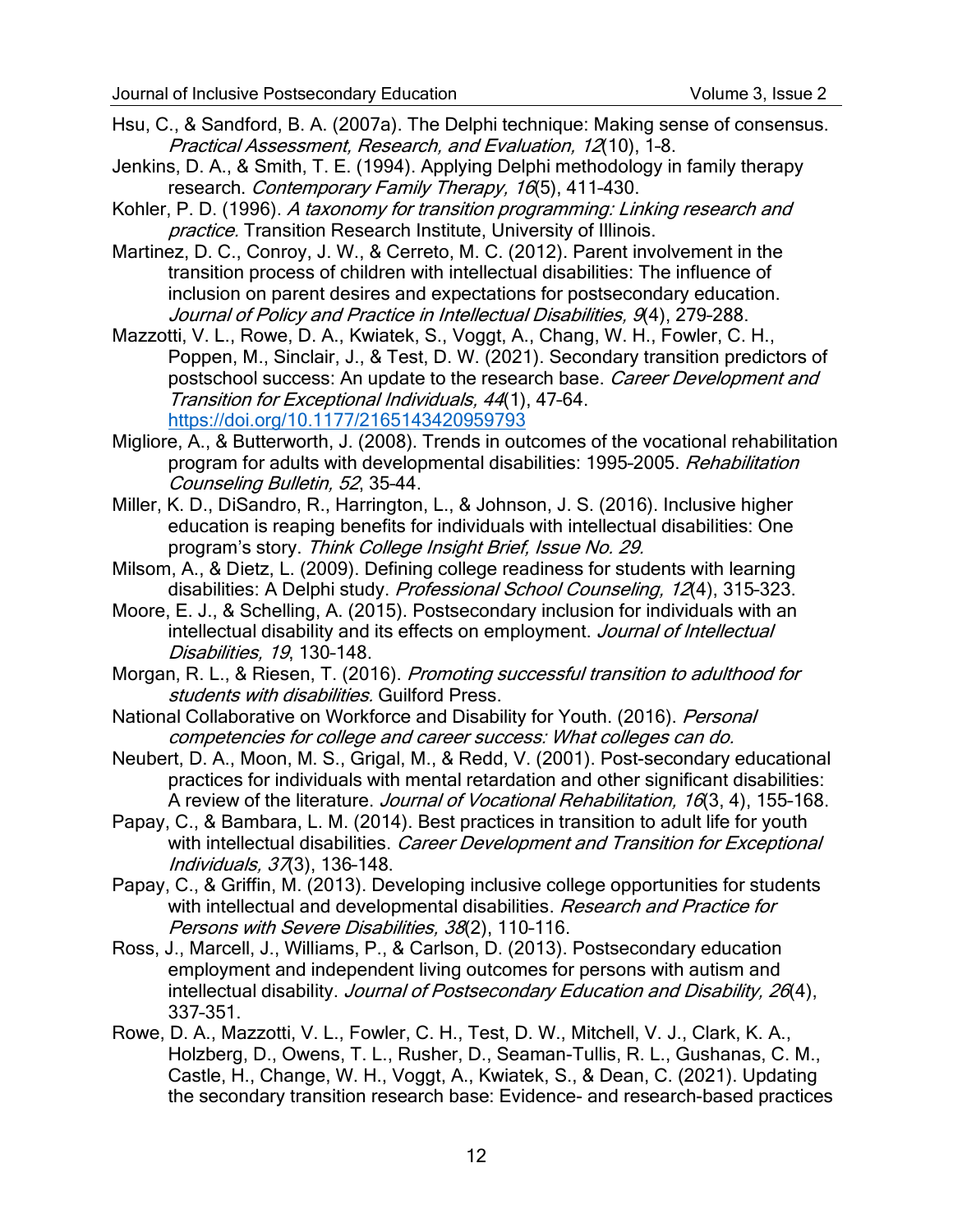in functional skills. Career Development and Transition for Exceptional Individuals, 44(1), 28–46.<https://doi.org/10.1177/2165143420958674>

- Simonsen, M. L., & Neubert, D. A. (2013). Transitioning youth with intellectual and other developmental disabilities: Predicting community employment outcomes. Career Development and Transition for Exceptional Individuals, 36(3), 188–198. <https://doi.org/10.1177/2165143412469399>
- Skulmoski, G. J., Hartman, F. T., & Krahn, J. (2007). The Delphi method for graduate research. Journal of Information Technology Education, 6(1), 1-22.
- Smith, F., Grigal, M., & Shepard, J. (2018). Impact of post-secondary education on employment outcomes of youth with intellectual disability served by vocational rehabilitation. Think College Fast Facts, 18. University of Massachusetts Boston, Institute for Community Inclusion.
- Smith, F. A., Grigal, M., & Sulewski, J. (2012). The impact of postsecondary education on employment outcomes for transition-age youth with and without disabilities: A secondary analysis of American community survey data. Think College Insight Brief, 15. University of Massachusetts Boston, Institute for Community Inclusion.
- Test, D. W., Mazzotti, V. L., Mustian, A. L., Kortering, L. & Kohler, P. (2009). Evidencebased transition predictors for improving postschool outcomes for students with disabilities. Career Development for Exceptional Individuals, 32(3), 160-181.
- Think College. (2019). Highlights of year 4 annual report of TPSID model demonstration projects (2018–2019). Institute for Community Inclusion, University of Massachusetts. [https://thinkcollege.net/sites/default/files/files/resources/Year4\\_highlights\\_2020F.](https://thinkcollege.net/sites/default/files/files/resources/Year4_highlights_2020F.pdf)

[pdf](https://thinkcollege.net/sites/default/files/files/resources/Year4_highlights_2020F.pdf)

- Think College. (2020). Find a college that is right for you! Institute for Community Inclusion, University of Massachusetts.<https://thinkcollege.net/college-search>
- Thoma, C. A., Lakin, K. C., Carlson, D., Domzal, C., Austin, K., & Boyd, K. (2011). Participation in postsecondary education for students with intellectual disabilities: A review of the literature 2001-2010. Journal of Postsecondary Education and Disability, 24(3), 175–191.
- United States Department of Education. (2020). Transition and postsecondary programs for students with intellectual disabilities. <https://www2.ed.gov/programs/tpsid/index.html>
- Vázquez-Ramos, R., Leahy, M., & Hernández, N. E. (2007). The Delphi method in rehabilitation counseling research. Rehabilitation Counseling Bulletin, 50(2), 111-118.
- Wehman, P., Taylor, J., Brooke, V., Avellone, L., Whittenburg, H., Ham, W. & Carr, S. (2018). Toward competitive employment for persons with intellectual and developmental disabilities: What progress have we made and where do we need to go. Research and Practice for Persons with Severe Disabilities, 43(3), 131-144.
- Workforce Innovation and Opportunity Act of 2014, 29 U.S.C. § 3101. (2014).
- Yamamoto, K., Stodden, R., & Folk, E. (2014). Inclusive postsecondary education: Reimagining the transition trajectories of vocational rehabilitation clients with intellectual disabilities. Journal of Vocational Rehabilitation, 40, 59–71.
- Yousuf, M. I. (2007). Using experts' opinions through Delphi technique. *Practical* Assessment, Research, & Evaluation, 12(4), 1-8.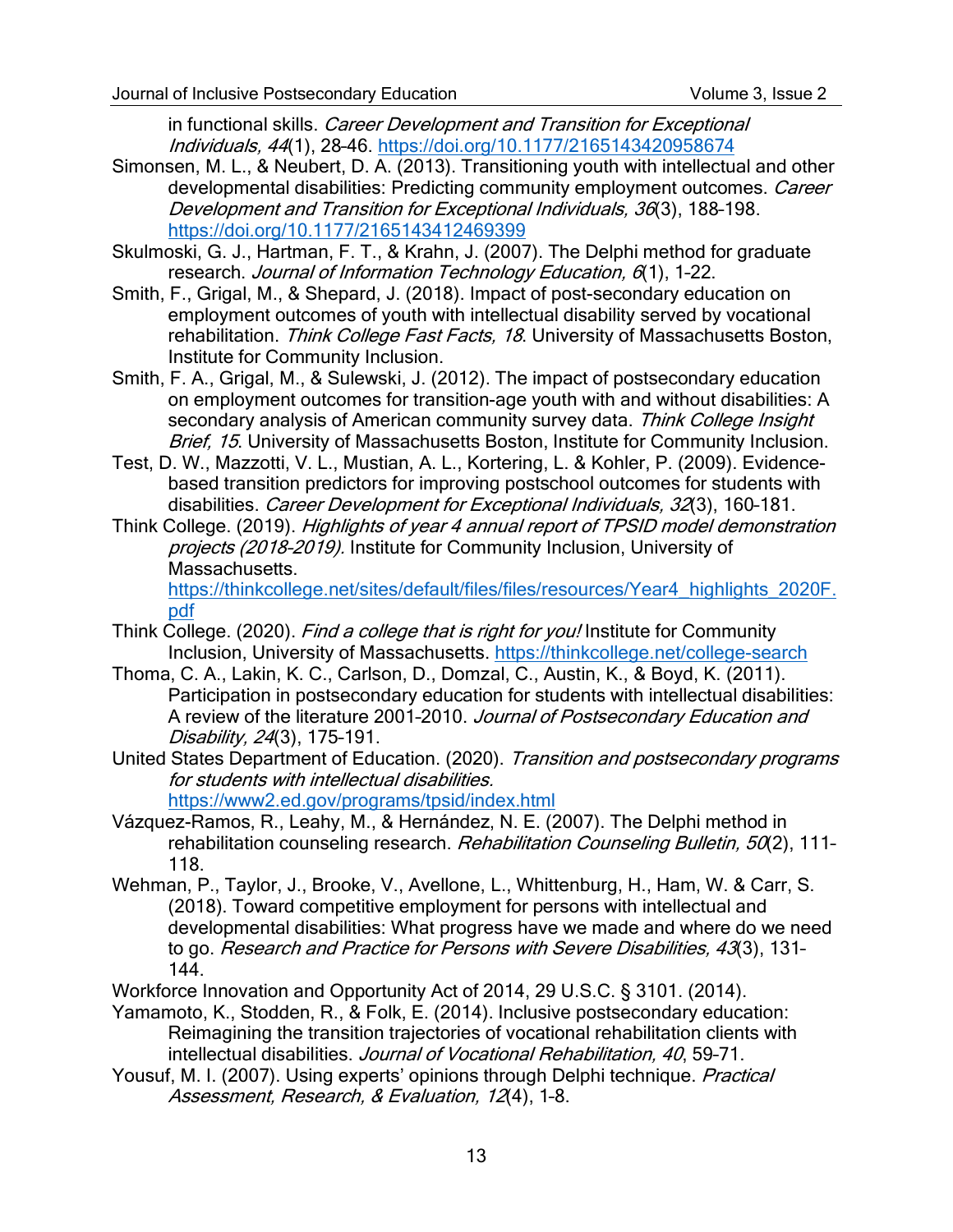Zafft, C., Hart, D., & Zimbrich, K. (2004). College career connection: A study of youth with intellectual disabilities and the impact of postsecondary education. Education and Training in Developmental Disabilities, 39(1), 45–53.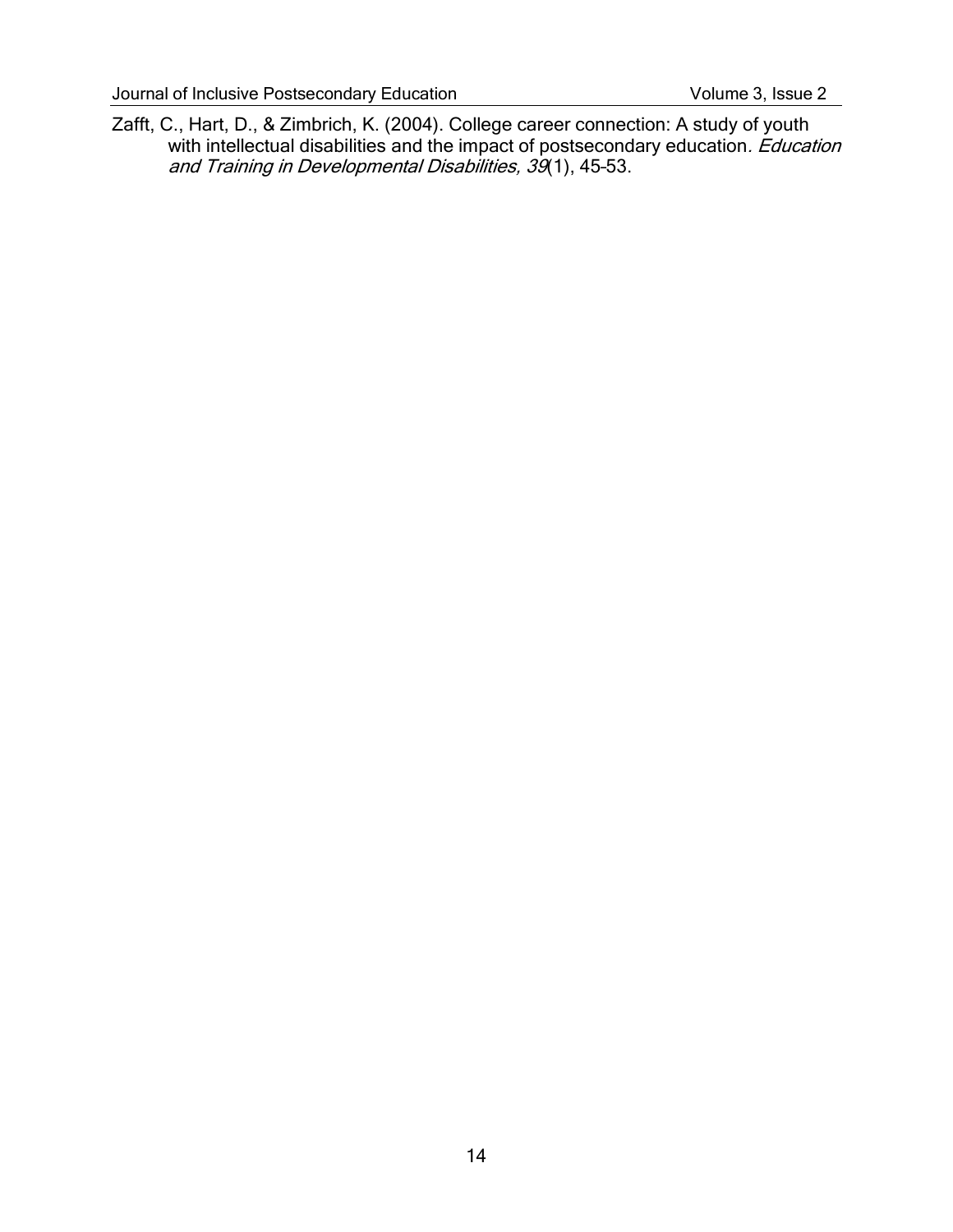# Table 1

Final List of PSE Preparation Items Meeting Consensus

| Item                                                                                                                                                                                                                 | Median<br>$(n = 17)$ | <b>IQR</b> |
|----------------------------------------------------------------------------------------------------------------------------------------------------------------------------------------------------------------------|----------------------|------------|
| 1. Able to follow instructions/directions                                                                                                                                                                            | $\overline{7}$       | 1          |
| 2. Able to ask for help/clarification across variety of settings                                                                                                                                                     | 7                    | 1          |
| 3. Able to manage medications independently (e.g., take the<br>appropriate amount at the appropriate time, can order or<br>tell someone when they need refills, can describe any side<br>effects they may be having) | 7                    | 1          |
| 4. Demonstrates basic hygiene skills without regular<br>prompting (e.g., showers regularly, teeth brushing, nail<br>care, wearing clean clothes, etc.)                                                               | 7                    | 1.         |
| 5. Accepts responsibility for their actions                                                                                                                                                                          | 7                    | 1          |
| 6. Demonstrates resilience                                                                                                                                                                                           | 7                    | 1          |
| 7. Is kind to self and others                                                                                                                                                                                        | 7                    | 1          |
| 8. Demonstrate knowledge of personal safety awareness<br>(e.g., stranger danger, how to navigate a new environment<br>safely, know who to contact in an emergency or what to do<br>when feeling unsafe, etc.)        | 7                    | 1.3        |
| 9. Time management skills (e.g., can track time using a<br>watch or phone, can follow a schedule with or without<br>prompts, use a planner, etc.)                                                                    | 7                    | 1.3        |
| 10. Demonstrates persistence or perseverance                                                                                                                                                                         | 6.5                  | 1          |
| 11. Makes decisions about participation in daily activities with<br>or without support                                                                                                                               | 6                    | 0.3        |
| (table continues)                                                                                                                                                                                                    |                      |            |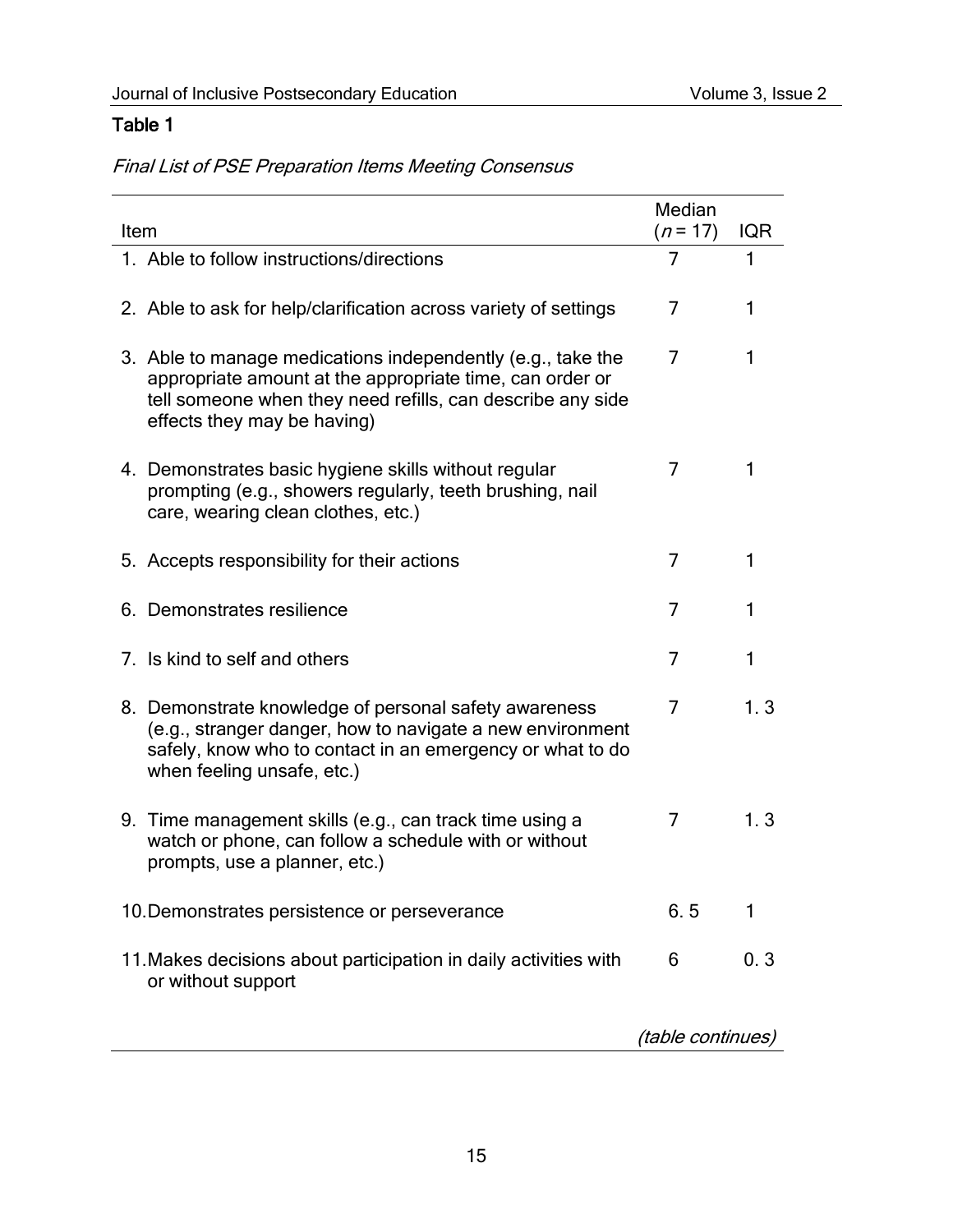| Journal of Inclusive Postsecondary Education | Volume 3, Issue 2 |
|----------------------------------------------|-------------------|
|                                              |                   |

| Item                                                                                                                                           | Median<br>$(n=17)$ | <b>IQR</b> |
|------------------------------------------------------------------------------------------------------------------------------------------------|--------------------|------------|
| 12. Able to work, or learn to work, in a group environment<br>collaborate w/ others                                                            | 6                  | 0.3        |
| 13. Has a sense of curiosity                                                                                                                   | 6                  | 1          |
| 14. Has confidence and/or high self-esteem                                                                                                     | 6                  | 1          |
| 15. Ability to adjust to unexpected changes in routine and self-<br>regulate behavior and emotion when things don't go as<br>planned           | 6                  | 1          |
| 16. Is patient with self and others                                                                                                            | 6                  | 1          |
| 17. Able to be out of their comfort zone                                                                                                       | 6                  | 1          |
| 18. Able to appropriately express emotions/feelings (e.g.,<br>loneliness, sadness, anger, being overwhelmed)                                   | 6                  | 1          |
| 19. Has a sense of independence from parents/family                                                                                            | 6                  | 1          |
| 20. Demonstrates desire to learn and willingness to improve<br>and work hard                                                                   | 6                  | 1          |
| 21. Able to keep track of and take care of personal belongings<br>(e.g., clothes, phone, backpack and school supplies, etc.)                   | 6                  | 1          |
| 22. Able to make healthy food choices with or without<br>prompting                                                                             | 6                  | 1          |
| 23. Demonstrates the ability to regulate sleep (when they go to<br>bed and get up)                                                             | 6                  | 1          |
| 24. Understands the different roles of a professor versus<br>student or peer mentors versus students being mentored                            | 6                  | 1          |
| 25. Able to use assistive technology that helps them learn<br>(e.g., smart pens, speech to text software, various apps on<br>a phone or iPad). | 6                  | 1          |

(table continues)